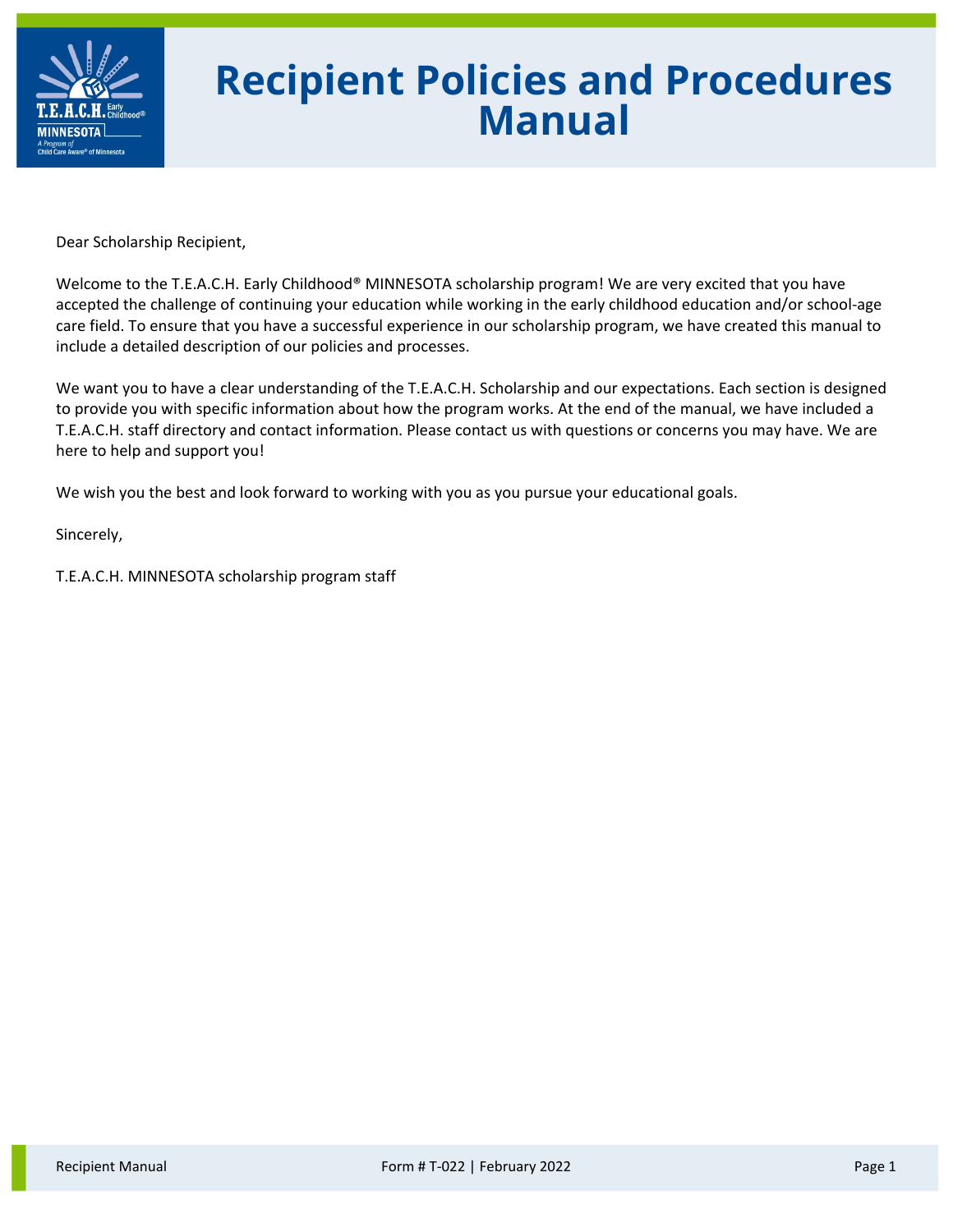# **T.E.A.C.H. Scholarship Recipient Manual Table of Contents**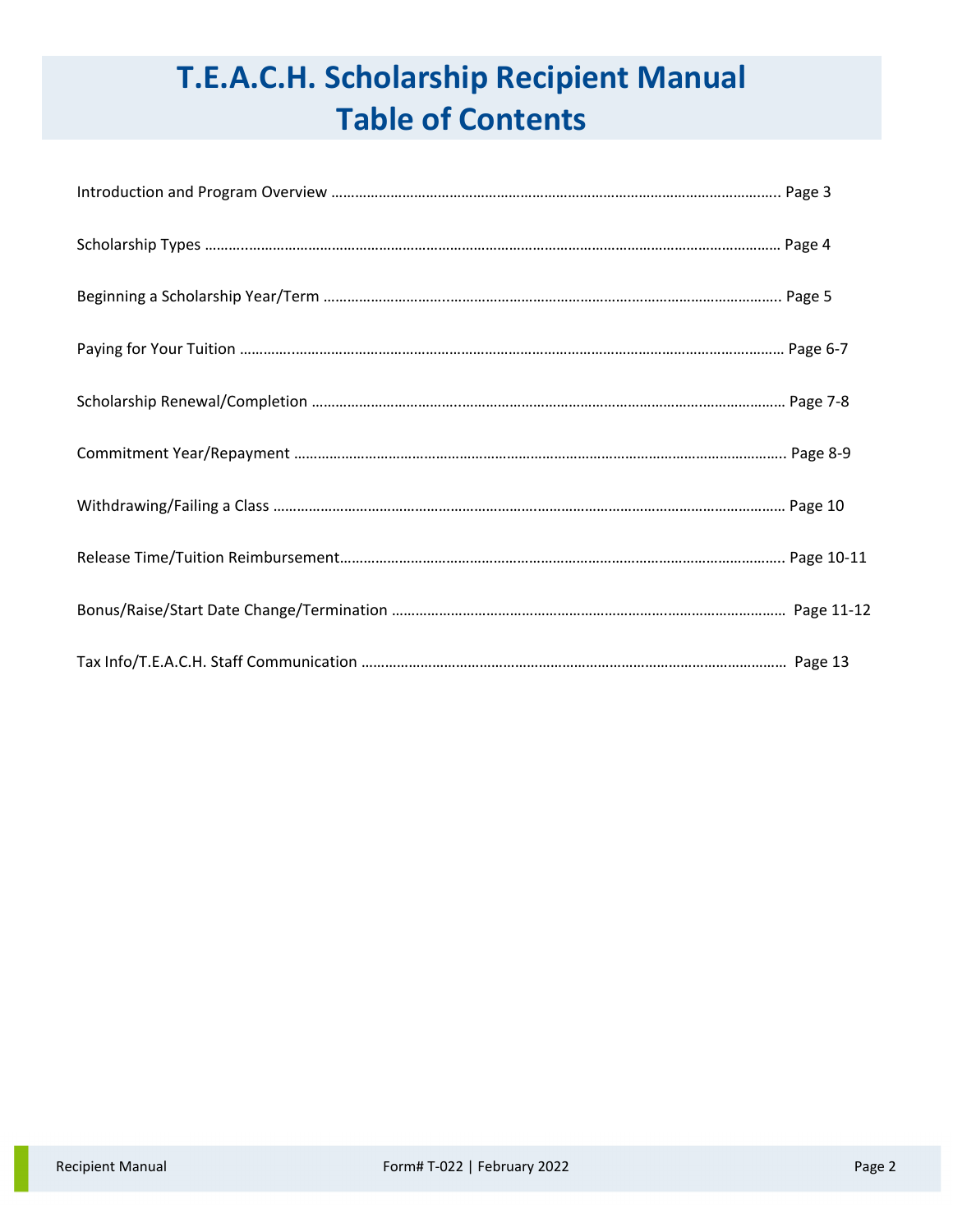# **Introduction and Program Overview**

#### **What is the Recipient Manual?**

This manual is the Recipient Policies and Procedures Manual of Child Care Aware of Minnesota's T.E.A.C.H. Early Childhood® MINNESOTA program (hereafter referred to as T.E.A.C.H.). The Recipient Manual is referred to in and supplements the separate contract between Child Care Aware of Minnesota (hereafter referred to as Child Care Aware) and each individual scholarship recipient. Child Care Aware reserves the right to change, add to, eliminate or modify any of the policies and procedures in this Recipient Manual at its discretion, with or without notice. The most updated version of the manual will always be available on the T.E.A.C.H. website.

#### **What is the T.E.A.C.H. Early Childhood® Program?**

T.E.A.C.H. is a higher education scholarship program intended to help early childhood and school-age care educators increase their levels of education, compensation and commitment to the field.

#### **History of the T.E.A.C.H. Early Childhood® Program**

The Teacher Education And Compensation Helps (T.E.A.C.H.) Early Childhood® began as a program of Child Care Services Association (CCSA), located in North Carolina, in 1990 to improve the level of education of early childhood educators working with young children, while making the educational process affordable, increasing wages, and reducing turnover.

Over the past few decades, the program has received national attention as one of the first to link teacher education and compensation. Because of the T.E.A.C.H. Early Childhood® Program early childhood educators have completed on average 14 credits each year, turnover rates have decreased and salaries have increased. The program has expanded to many states across the nation. For more information on the creation of T.E.A.C.H. in North Carolina and states that currently administer the program, visit<http://teachecnationalcenter.org/>

### **History of T.E.A.C.H. Early Childhood® MINNESOTA**

T.E.A.C.H. MINNESOTA, a program of Child Care Aware of Minnesota, began in 2002. In its first year, T.E.A.C.H. served a select portion of Minnesota only, offering the CDA assessment fee and associate degree scholarship options. During the fall of 2003, T.E.A.C.H. awarded its first bachelor's degree scholarship. Currently, T.E.A.C.H. serves early childhood educators and sponsoring programs statewide, and it focuses solely on scholarships that cover higher education expenses. The CDA assessment fee is now covered by another program of Child Care Aware.

As the licensee agency, Child Care Aware sets the policies and procedures for operating the T.E.A.C.H. program in the state of Minnesota within the guidelines established by the T.E.A.C.H. National Center. When making decisions that may impact the T.E.A.C.H. program, Child Care Aware utilizes input from the T.E.A.C.H. Advisory Committee and other key early care and education stakeholders.

To continue operating a successful program, T.E.A.C.H. annually surveys scholarship recipients and sponsoring programs to better understand their experience with the program and to make necessary changes for improvement. Additionally, T.E.A.C.H. regularly surveys higher education staff and faculty to learn their perspectives of the program.

#### **T.E.A.C.H. MINNESOTA's Mission Statement**

The mission of T.E.A.C.H. is to promote and provide the support needed for early childhood educators to increase their level of education, retention, and compensation; while ensuring that it is economically and professionally feasible for individuals to stay in the field.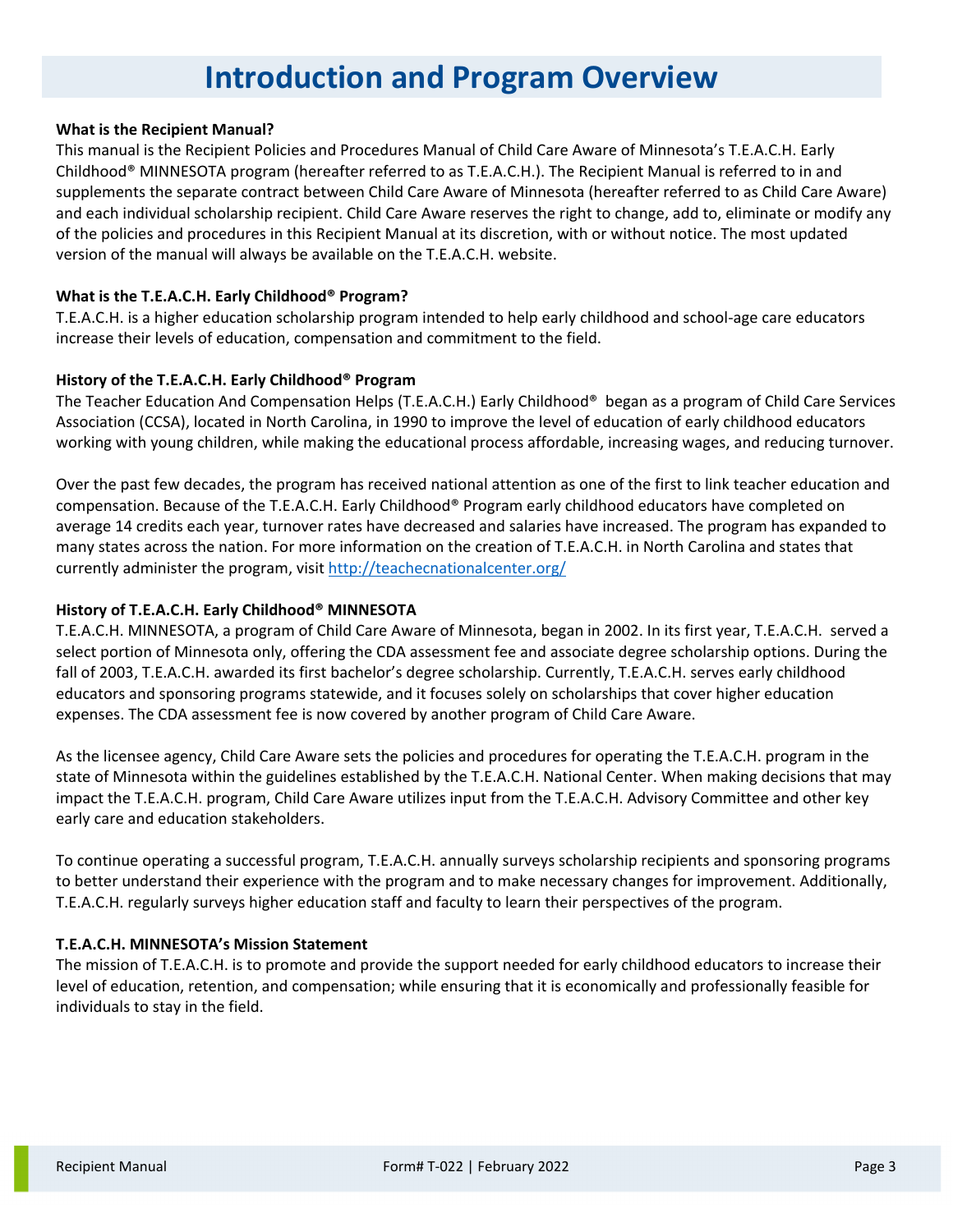# **Administering Organization**

Child Care Aware of Minnesota, a nonprofit organization, administers T.E.A.C.H. MINNESOTA. Child Care Aware is dedicated to assisting families, educators, and communities with child care information and services. For more information about Child Care Aware visit<http://childcareawaremn.org/> . T.E.A.C.H. MINNESOTA is funded largely through federal dollars but also receives some foundation support. T.E.A.C.H., the scholarship recipient, and the sponsoring program (when applicable) each pay a portion of educational costs.

# **Available Scholarships**

- Associate Degree Scholarship
- Bachelor's Degree Scholarship
- CDA Training for College Credit
- Student Teaching Scholarship
	- $\circ$  This scholarship is available to early childhood and school-age care educators who are enrolled in Student Teaching and are able to work 10 hours per week while completing their student teaching requirements. Contact a counselor for more information about this scholarship.
- 3 to 8 Credit Scholarship
	- $\circ$  This flexible scholarship is designed to fill a variety of needs. It is for early childhood educators who are interested in beginning an associate or bachelor's degree program but want to build their confidence by easing into a higher education setting can use this scholarship to take a few classes. It is also intended for educators who are finishing a degree or want to take a few credits to complete their required Parent Aware training.

All scholarship models are available to Minnesota early childhood and school-age care educators who work at least 20 hours per week in a legally regulated or licensed child care/school-age care program or operate a licensed family child care program and meet the eligibility requirements.

### **Role of the Counselor**

T.E.A.C.H. counselors answer questions regarding scholarship contracts and policies/procedures and provide suggestions regarding scholarship options. They also provide suggestions of college options for potential applicants or current recipients planning to change schools or degree programs. The counselor communicates on behalf of recipients with participating colleges and universities to ensure prompt payment for approved classes. Counselors are an important component of the program; they help make T.E.A.C.H. a success for everyone.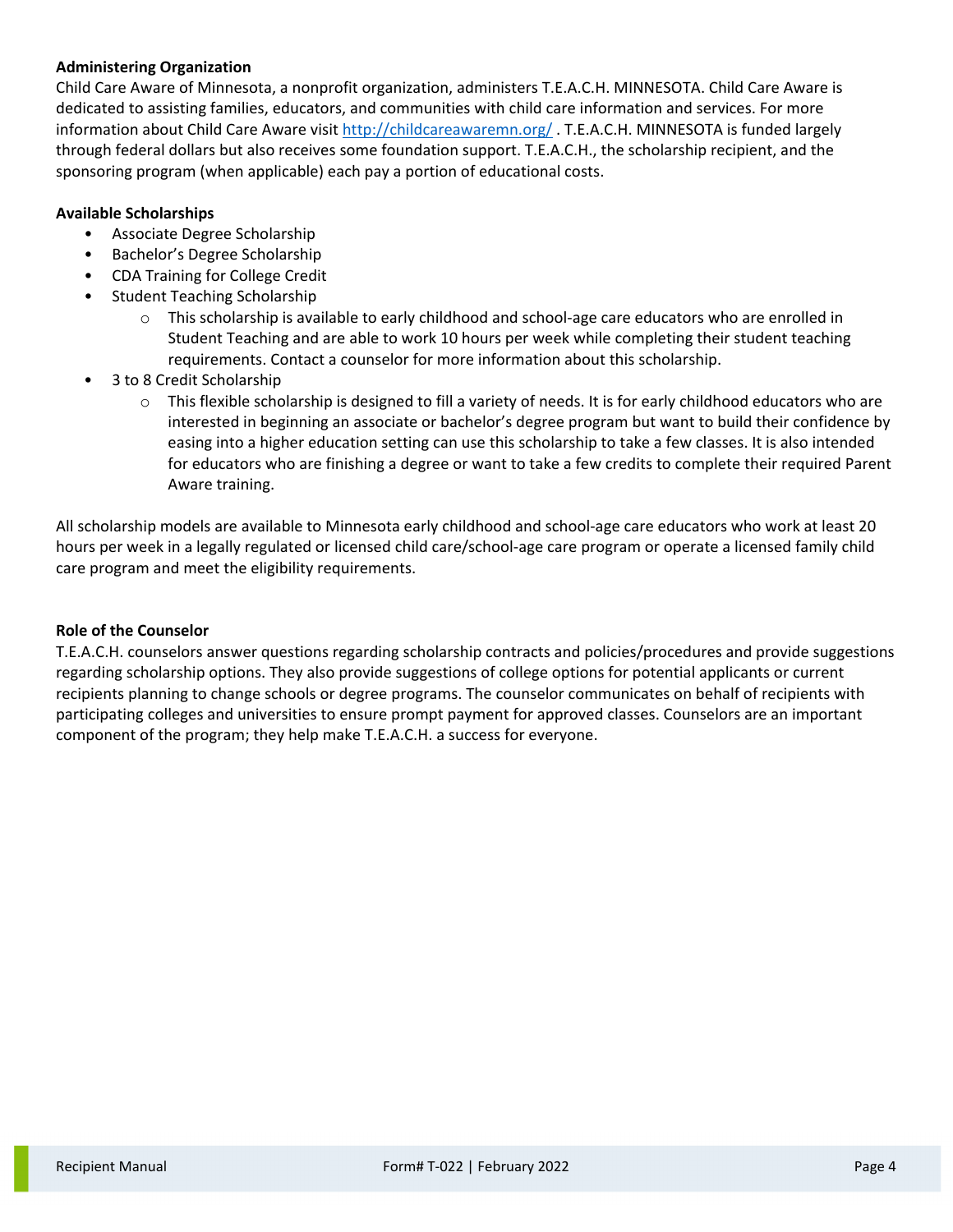# **T.E.A.C.H. Scholarship Process**

# **Beginning a Scholarship Year**

All scholarship recipients will receive an award packet at the beginning of each scholarship year, this packet contains the following items:

- **Contract**: Lists the responsibilities of the T.E.A.C.H., the recipient, and employer (if applicable) for the next 12 months, needs to be read, signed, and returned to the T.E.A.C.H. office.
- **Contract addendum:** Explains T.E.A.C.H. policies for repayment if a contract or commitment year is broken, needs to be signed by the recipient
- **School Release Form:** Gives permission for the recipient's college to share information with T.E.A.C.H.
- **W-9 Tax Form**: It is required that everyone receiving money from T.E.A.C.H. complete this form each year.
- **Participant Checklist**: Summary of scholarship year schedule
- **Recipient Manual**: This document can be found on the website [under Resources and Forms.](https://www.childcareawaremn.org/providers/grants-and-scholarships/teach-scholarships/applications-participation-agreements/)
- **Form C and Instructions (if eligible for release time)**: Instructions and form for claiming release time.

First Step: Read and electronically sign: Contract, Contract Addendum, W-9, and School Release Form. (You will automatically receive signed copies.)

Most scholarships provide the following benefits each term (check your contract for details):

- Book reimbursements (90% of the cost)
- Travel/internet stipend (\$60/semester or \$45/quarter)
- Paid release time or sub reimbursement (directors/assistant directors are not eligible for release time)
- 85 percent of the tuition and fees are covered by T.E.A.C.H. (Check your contract to see what portion you are responsible for).
- Bonus or raise (if minimum credits are completed by the end of the scholarship year)

# **Beginning a Term**

At the start of each term the following forms are required: (these forms are online and can be found on the website.)

- **Pre-Authorization Form**: Listing the classes you want T.E.A.C.H. to pay for during the next semester/quarter
- **Book Reimbursement Form**: To request a reimbursement for your book costs
- **Book Receipt(s):** Must be uploaded to the Book Reimbursement Form or emailed in order to receive a reimbursement

The Pre-Authorization form is where you will list your classes and college(s) for each term. The T.E.A.C.H. counselors use this information in order to set up payment with the college(s). Pre-Authorization forms need to be submitted by the specified deadlines**. If you were awarded a scholarship after the deadline listed below then send in your preauthorization form as soon as your classes have been confirmed by your college. Otherwise, submit by the following deadlines:** 

- Fall semester/quarter July 30
- Spring semester/Winter quarter November 30
- Spring quarter February 28
- Summer semester/quarter April 30

Next Step: Check your contract to see how many credits T.E.A.C.H. will help cover for the next year and plan how many credits you want T.E.A.C.H. to cover each term. Then complete a Pre-Authorization Form with the classes you want T.E.A.C.H. to pay for the next semester/quarter. Note: Book Reimbursement Form can be submitted after classes start.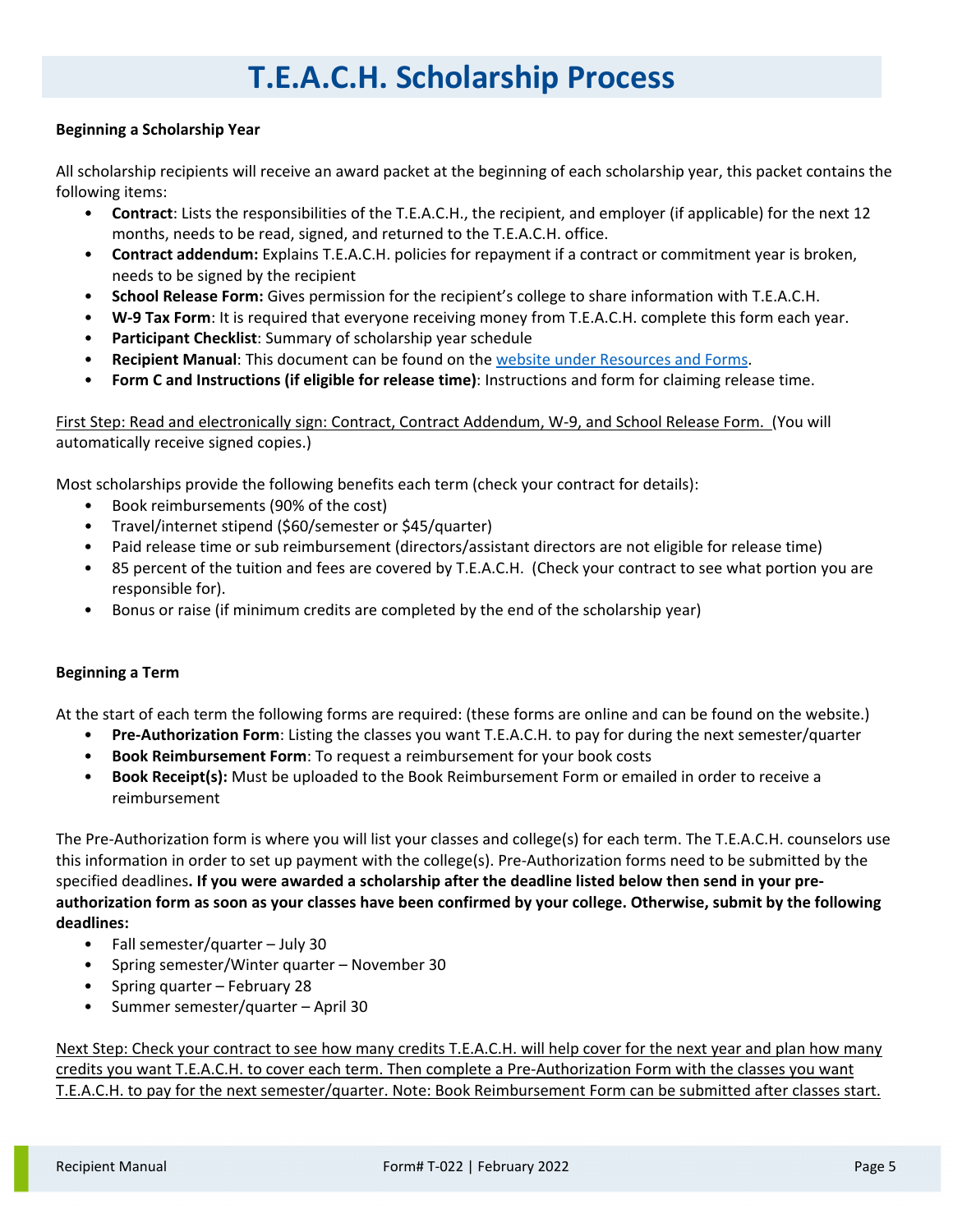# **If your classes change at any point, please let a T.E.A.C.H. counselor know and complete a new Pre-Authorization Form.**

The T.E.A.C.H. counselor will confirm the courses that have been approved for payment based on how many credits you have left until you reach the credit limit for your contract (see your contract for details). If you submit your form too late, you may be responsible for paying the school first and then being reimbursed by T.E.A.C.H.

# **Adding or Dropping a Class**

If at any time you change a class please fill out a new pre-authorization form. You must drop or withdraw from a class before the college's drop/add deadline in order to avoid paying tuition charges.

The Book Reimbursement Form is used to track the amount you spent on books for each approved class every term. T.E.A.C.H. will only cover books for approved classes. It's not possible to charge books to T.E.A.C.H., they must be purchased and receipts submitted for reimbursement of the cost of the books (no reimbursement for school supplies such as notebooks, calculators, pens/pencils, etc.). If you purchase more books throughout the semester, you can submit a new Book Reimbursement Form and a copy of book receipts for any new books. If your books are included in the price of tuition then you don't need to complete a Book Reimbursement Form.

Next Step: As soon as books are purchased, complete a Book Reimbursement Form on the T.E.A.C.H. website and upload a copy of the book receipt(s). **T.E.A.C.H. will not pay your tuition bill until all the documents have been received.**

# **Tuition Payment**

The process of paying for tuition happens in the following steps:

- 1. T.E.A.C.H. counselor receives the pre-authorization form and confirms there are enough credits to cover the classes listed.
- 2. T.E.A.C.H. counselor emails a letter to the college(s) letting them know to bill T.E.A.C.H. for the full cost of tuition and fees for the listed classes.
- 3. Recipient receives a confirmation email from a T.E.A.C.H. counselor listing the classes T.E.A.C.H. expects to be billed for as well as reminders for missing paperwork.
- 4. Approximately one month after classes begin the college sends a tuition bill to T.E.A.C.H.
- 5. T.E.A.C.H. pays the bill and then sends a bill or check to the recipient.

# **Recipients who have reached their credit limit for their scholarship year and have decided to take classes beyond that limit will be responsible for tuition and book costs for those classes.**

# **Financial Aid**

If you receive federal or state grants (excluding loans), those dollars will first be applied toward the credits covered by T.E.A.C.H. This allows our dollars to support more early childhood educators, many of whom do not receive other financial aid in the form of scholarships or grants.

While loans are an option for students, we encourage recipients to attend school at a pace that allows them to complete a degree program without loans.

# **Note: If you receive an overage check or direct deposit from the college due to Pell or MN State grants, please contact us to make sure the college did not make an error in its billing.**

# **Release Time (center teachers, assistant teachers, and aides only)**

If you work for a child care program as a classroom teacher, assistant teacher, or aide, then you are eligible for 3 hours a week of paid release time which starts the first week of your classes. (Check your contract to confirm that you are eligible.) Work with your supervisor to set up a schedule for release time and track it on the Form C, which can be found on the [website under 'Resources and Forms'.](https://www.childcareawaremn.org/providers/grants-and-scholarships/teach-scholarships/applications-participation-agreements/) See section on release time for further explanation.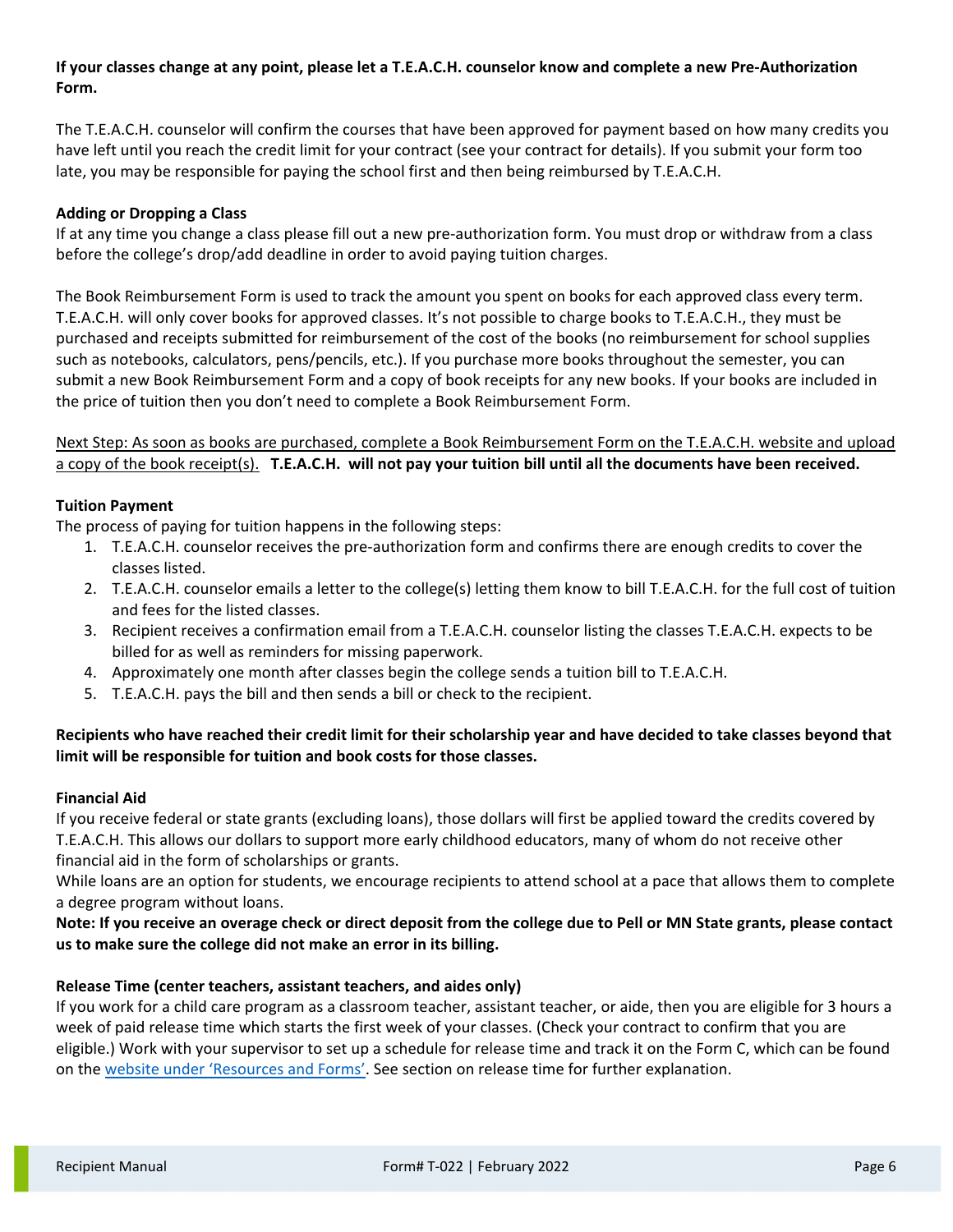# **Paying for Your Portion**

Check your contract to confirm what portion of tuition/books you owe T.E.A.C.H. Once T.E.A.C.H. receives a tuition bill, it will be paid to the college in full and then you will receive a bill or check from T.E.A.C.H. once the benefits (travel/books/sub time) have been factored in. Each "active" quarter or semester (meaning at least one credit is approved by T.E.A.C.H.), you are responsible for paying a portion of tuition and books**.** T.E.A.C.H. uses **Bill.com** to send and receive payments, you can sign up for direct deposit (request an Epay invitation from your counselor) and you will receive any invoices from T.E.A.C.H. via email. If you receive a bill, please mail a check to the T.E.A.C.H. office or follow the link in the emailed invoice you received to make an online payment via credit card or bank account. The Bill.com site we use to collect payments allows for partial payments and scheduling future payments. If you were late in submitting your book reimbursement form then you will have to pay your invoice before you can receive a reimbursement. **Any outstanding balance owed for your tuition and books must be paid before T.E.A.C.H. will authorize payment for a new semester or quarter.**

# **Completing a Term**

You must email a copy of your grades to T.E.A.C.H. upon completion of your courses. If you fail any classes you may be held responsible for repaying to T.E.A.C.H. all tuition and fee charges paid on your behalf, (see failure policy). You must submit grade reports to T.E.A.C.H. no later than three weeks after each semester/quarter ends. Additionally, if you do not submit grade reports by the end of the scholarship year, you will not be eligible to receive the bonus and/or raise as stipulated in the T.E.A.C.H. contract until all grade reports and additional paperwork are received and all invoices have been paid.

Next Step: Once your classes are complete, email a copy of your grades to a T.E.A.C.H. counselor, this doesn't need to be an official transcript but does need to show the letter grade for each class. Once you have confirmed your classes for the next term, submit the pre-authorization form for your future classes (see deadlines above). Also, have your supervisor sign your Form C (if applicable) and email/fax it to the T.E.A.C.H. office.

### **Finishing Your Scholarship Year**

You must successfully complete a minimum number of credits within the scholarship year to be eligible for the bonus or raise (see individual contract for details). (Authorized credits covered by the Pell Grant or other outside funds do count toward the credit maximum**.) If you reach your credit limit before the end of your scholarship year you will need to wait until the end to apply for another scholarship; you cannot overlap a new scholarship with an existing one even if you run out of credits before the end of your scholarship year.** In order for T.E.A.C.H. to issue a bonus to you and/or a compensation letter to the sponsoring center, you must submit all required grade reports and paperwork to your T.E.A.C.H. counselor. You must also not owe any money to T.E.A.C.H. (See section on Bonus/Raise for more details)

### **Scholarship Renewal**

If you plan to reapply for another scholarship, we recommend completing the Renewal Form (found on the T.E.A.C.H. website) 1-2 months before the end of your scholarship year. **Pay all balances to the T.E.A.C.H. Program before reapplying: new scholarships will not be awarded if there is an outstanding balance on your T.E.A.C.H. account.** Here are the steps to renew your scholarship:

- 1. Complete the Renewal Form [\(available on the T.E.A.C.H. website\)](https://www.childcareawaremn.org/providers/grants-and-scholarships/teach-scholarships/applications-participation-agreements/)
- 2. Upload or email the required documentation, this usually includes:
	- a. Signed Participation Agreement
	- b. Paycheck stub or Schedule C
	- c. FAFSA confirmation for the next school year
	- d. Grades for all classes taken during the scholarship year
- 3. Once all documents have been received and all invoices have been paid, T.E.A.C.H. will award a new scholarship, send out an award packet and mail your bonus check (if applicable).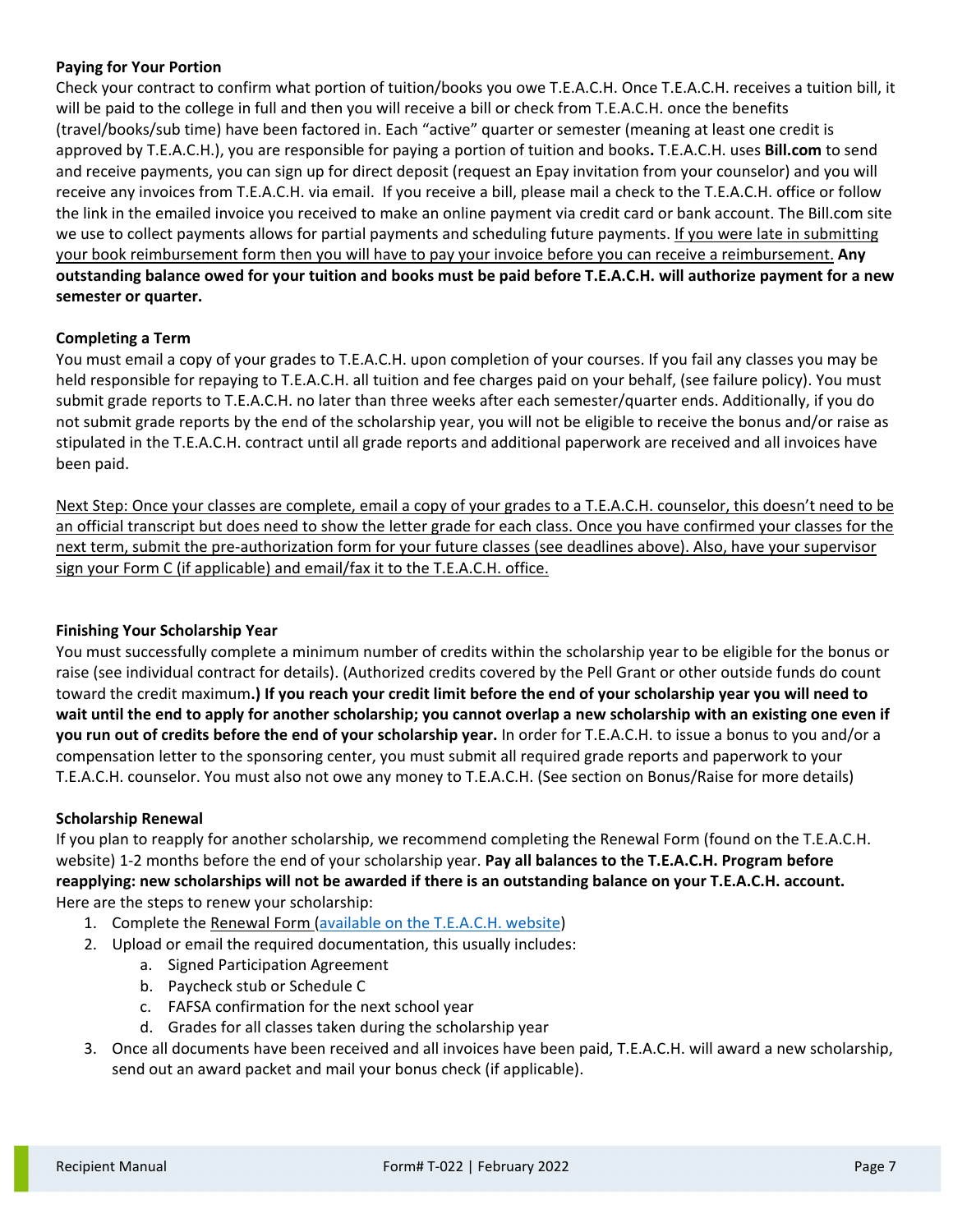# **Completion/Graduation**

If you are graduating or do not plan to reapply for another scholarship please follow the steps to complete your scholarship:

- 1. Complete the Exit Form [\(available on the T.E.A.C.H. website\)](https://www.childcareawaremn.org/providers/grants-and-scholarships/teach-scholarships/applications-participation-agreements/).
- 2. Upload/Email the required documentation, this usually includes:
	- a. Paycheck stub or Schedule C
	- b. Grades for all classes taken during the scholarship year
- 3. Once the paperwork has been received and all invoices have been paid we will mail out your bonus check (if applicable).

# **Please let your T.E.A.C.H. counselor know if you are graduating, we like celebrating our graduates**!

# Next Step: Complete and submit the paperwork required to renew or close out your scholarship.

# **Commitment year**

For each scholarship year you complete, you are committed to working at least one additional year for your current employer or under your current family child care license. A commitment year immediately follows the completion of the scholarship year. All scholarship models require a commitment period. A commitment year may be served at the same time as another scholarship contract.

# **T.E.A.C.H. Scholarship Policies**

The following are some important and key policies related to the scholarship (also refer to your contract or contact your T.E.A.C.H. counselor if you are unsure what may apply to you):

# **Scholarship and Commitment Year Completion**

If you fail to complete a scholarship or commitment year:

- You may be asked to pay all or some portion of your scholarship back.
- You may not be eligible for future T.E.A.C.H. scholarships.
- Your eligibility with other programs supported by Child Care Aware (e.g. REETAIN) may be affected.

Any of the following situations may be considered a failure to complete your scholarship contract (or commitment year):

- 1. Failure to maintain a minimum of a 2.0 GPA;
- 2. Withdrawing or being expelled from college;
- 3. Failure to pay any sum owed to T.E.A.C.H. within three months of the date of the first invoice;
- 4. Choosing to leave your current work position or closing your family child care during the scholarship year or the commitment year;
- 5. Providing false information to the T.E.A.C.H. office
- 6. Conviction of a felony or misdemeanor that causes the termination of your job or FCC license
- 7. Declaring bankruptcy or insolvency while owing a debt to the T.E.A.C.H. program

### **Repayment**

If you do not complete your scholarship or commitment year you may be required to repay some or all of the money T.E.A.C.H. paid on your behalf.

You will **not** be required to repay to T.E.A.C.H. tuition charges and reimbursements (such as travel stipend and books) made on your behalf if: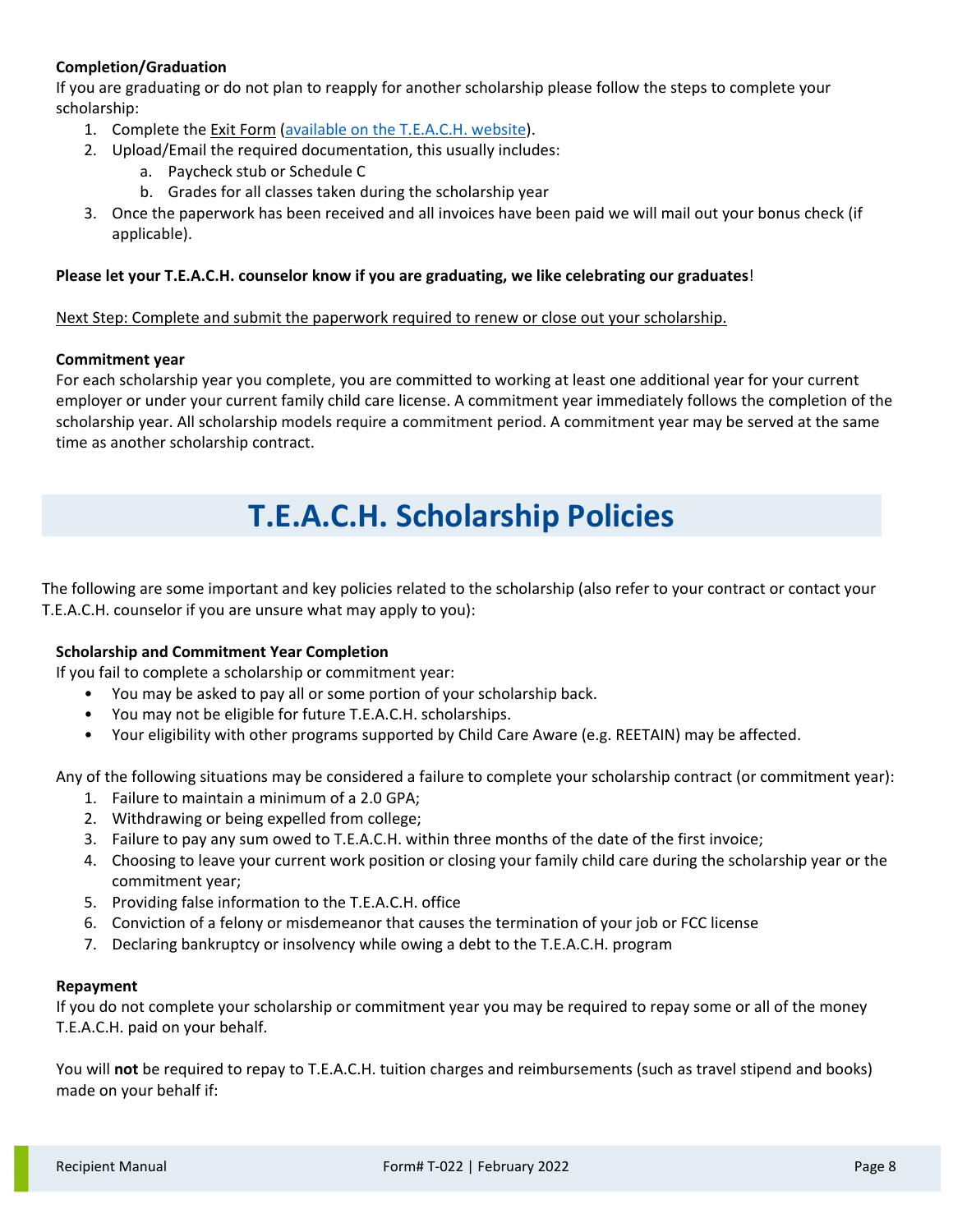- Medical reason(s) made it impossible for you to complete the terms of the scholarship/commitment year. (You will be required to submit to T.E.A.C.H. a letter from your physician stating that medical reasons made it impossible for you to complete the terms of the scholarship/commitment year);
- You were terminated (or had your hours cut below 20) by your sponsoring center due to low enrollment, the closing of your sponsoring center, or other reasons out of your control;
- There are any other extenuating circumstances; you may write a letter to the T.E.A.C.H. team describing your situation and why you are requesting that you not have to repay your scholarship. The team will consider your situation and share it with the T.E.A.C.H. advisory committee before making a final decision.

You **will** be required to repay to T.E.A.C.H. MINNESOTA tuition charges and reimbursements (such as travel stipend and books) made on your behalf by if:

- You choose to terminate your current employment at your sponsoring program during your scholarship or commitment year; or
- You stop offering child care under your family child care license during your scholarship or commitment year

In the above situations, your scholarship contract will be terminated as of the last day of your employment with the sponsoring center or the last day you operated your family child care under your current family child care license. You must contact your T.E.A.C.H. counselor if your employment status changes. **See the Contract Addendum (included in your award packet) for specific repayment/collection policies.** If a recipient is required to repay their scholarship, a T.E.A.C.H. counselor will contact them to set up a payment plan, this will include an agreed on monthly payment amount. The counselor will ask the recipient to sign the payment plan agreement and then the recipient will receive monthly invoices emailed to them. If the recipient misses 2 or more payments they will receive a warning and failure to keep up with monthly payments may result in the debt being sent to collections. Bill.com has an option for paying online via credit card or bank account and allows recipients to set up automatic monthly payments.

When a recipient is required to repay their scholarship, T.E.A.C.H. decides how much must be repaid based on the following process:

- 1. If a recipient has had more than one scholarship year, the T.E.A.C.H. team determines if they have fulfilled the commitment year for the previous scholarship(s). Generally, recipients are required to repay funds based on the last scholarship year and current scholarship year but not going back further than 1 previous completed contract. If a recipient has completed at least half of their commitment year, their debt will be reduced by 50%.
- 2. The amount that must be repaid by the recipient is different based on whether or not they are going to continue being employed in the early childhood field. Choosing to leave the early childhood field completely will result in the recipient being required to repay the full amount of their scholarship.

The definition of "working in the early childhood field" is in a program that is licensed or legally regulated. The program must serve children birth-age 5 or be a school-age care program. Examples of programs in the early childhood field are: licensed child care centers, family child care programs, Head Starts, school based pre-k/school readiness programs, or school-age care programs. Working in an unregulated or unlicensed program would **not** be considered staying in the field. (For example, nannying or family, friend or neighbor care.)

- 3. The amount owed by the recipient will be different depending on if they are a center staff person or family child care provider.
	- a. Center staff: If a center employee chooses to leave their sponsoring center before the end of their commitment year but stays in the field they will only be required to repay the portion their sponsoring program paid for their tuition/books (see your contract for your sponsor's portion). However, if the recipient leaves their sponsoring program and does not continue to work in the early childhood field, they will be required to repay their whole scholarship.
	- b. Family child care providers: If a provider chooses to close their family child care program but stays in the early childhood field they will not be required to repay their scholarship. However, if they leave the early childhood field they will be required to repay the full amount of their scholarship.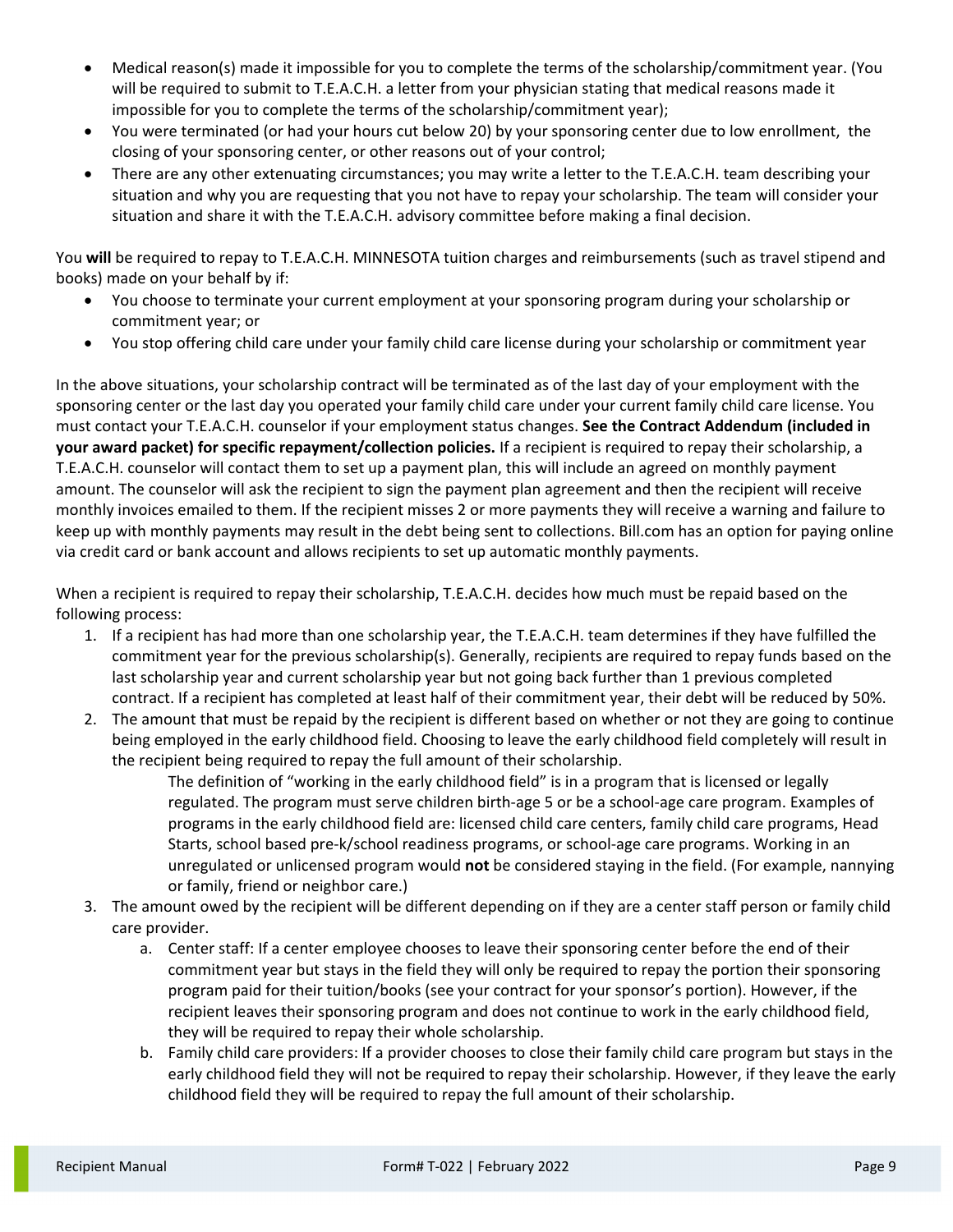# **Appeal Process**

If you are required to repay some or all of your scholarship but you feel that you have special circumstances that caused you to be unable to complete the terms of your T.E.A.C.H. contract, you can request to not be required to repay your scholarship. The steps in the T.E.A.C.H. appeal process are as follows:

- 1. Scholarship recipient writes an appeal letter explaining their situation and requesting that they not be required to repay scholarship money. The recipient emails/mails this letter to the T.E.A.C.H. office.
- 2. The T.E.A.C.H. team will submit the recipient's letter to the T.E.A.C.H. advisory committee who will consider the request and offer their decision.
- 3. A T.E.A.C.H. counselor will get in touch with the recipient to let them know the team and committee's decision.

# **Additional T.E.A.C.H. Policies**

# **Withdrawing From or Failing a Class**

This policy affects all classes dropped after your college's final add/drop deadline and after T.E.A.C.H. has paid for them. Classes dropped before the deadline do not apply but will still need to be communicated to your T.E.A.C.H. counselor. All withdrawn classes must be reported to your T.E.A.C.H. counselor immediately upon withdrawing from the class. It is recommended that you be in touch with your counselor long before you consider withdrawing. The T.E.A.C.H. staff is knowledgeable about resources that might help you to avoid withdrawing from a class and the associated consequences.

The first time you withdraw from or fail a class after T.E.A.C.H. has already paid, there will be no consequences. Your scholarship will continue but T.E.A.C.H. will not pay for the withdrawn/failed class when you re-take it during a future term. T.E.A.C.H. will only pay for a class one time.

The second time you withdraw from or fail a class you will be required to repay T.E.A.C.H. for the cost of tuition and fees that were spent on your behalf. You will still be able to finish your current contract but will be required to pay your portion of tuition and fees for each term before payment for more classes will be approved. You must repay the cost of the withdrawn or failed class before the end of your current contract.

The third time you withdraw from or fail a class you will be required to repay T.E.A.C.H. for the cost of tuition and fees that were spent on your behalf and your scholarship will be terminated at that point. You will be ineligible for a new scholarship as long as you owe a balance to the T.E.A.C.H. program.

# **Sponsoring Program Release Time (teachers, assistant teachers, and aides only)**

As part of the T.E.A.C.H. scholarship agreement with child care programs, teachers, assistant teachers, and aides (directors and assistant directors are NOT eligible for release time) are eligible for three hours of paid release time for each week that class is in session for up to 36 hours per quarter/48 hours per semester for terms with at least one college credit covered by T.E.A.C.H.

Release time is a required component of the T.E.A.C.H. contract for classroom staff, please check your contract to see if you are eligible. Recipients can use paid release time to attend class, study, or handle personal needs. Recipients and their supervisors should meet before the start of each semester or quarter to ensure that the program can provide release time during work hours that are convenient (such as for a class or daytime study hours). Release time is flexible and hours can be combined across more than one week to provide a recipient with a half day or full day off if needed, a recipient and their supervisor should work together to find the best schedule. If a program is closed during the summer then release time isn't required, however, the sponsoring program still needs to fulfill the requirement of paying a portion of tuition/books for the class(es) the recipient took during the summer.

Release time is tracked on Form C, which T.E.A.C.H. sends to the sponsoring program supervisor along with the award letter. The Form C is also available on th[e website under Sponsoring a Recipient.](https://www.childcareawaremn.org/providers/grants-and-scholarships/teach-scholarships/applications-participation-agreements/) The sponsoring program should claim release time on Form C. All release time reimbursements are issued to the sponsoring program to help subsidize the cost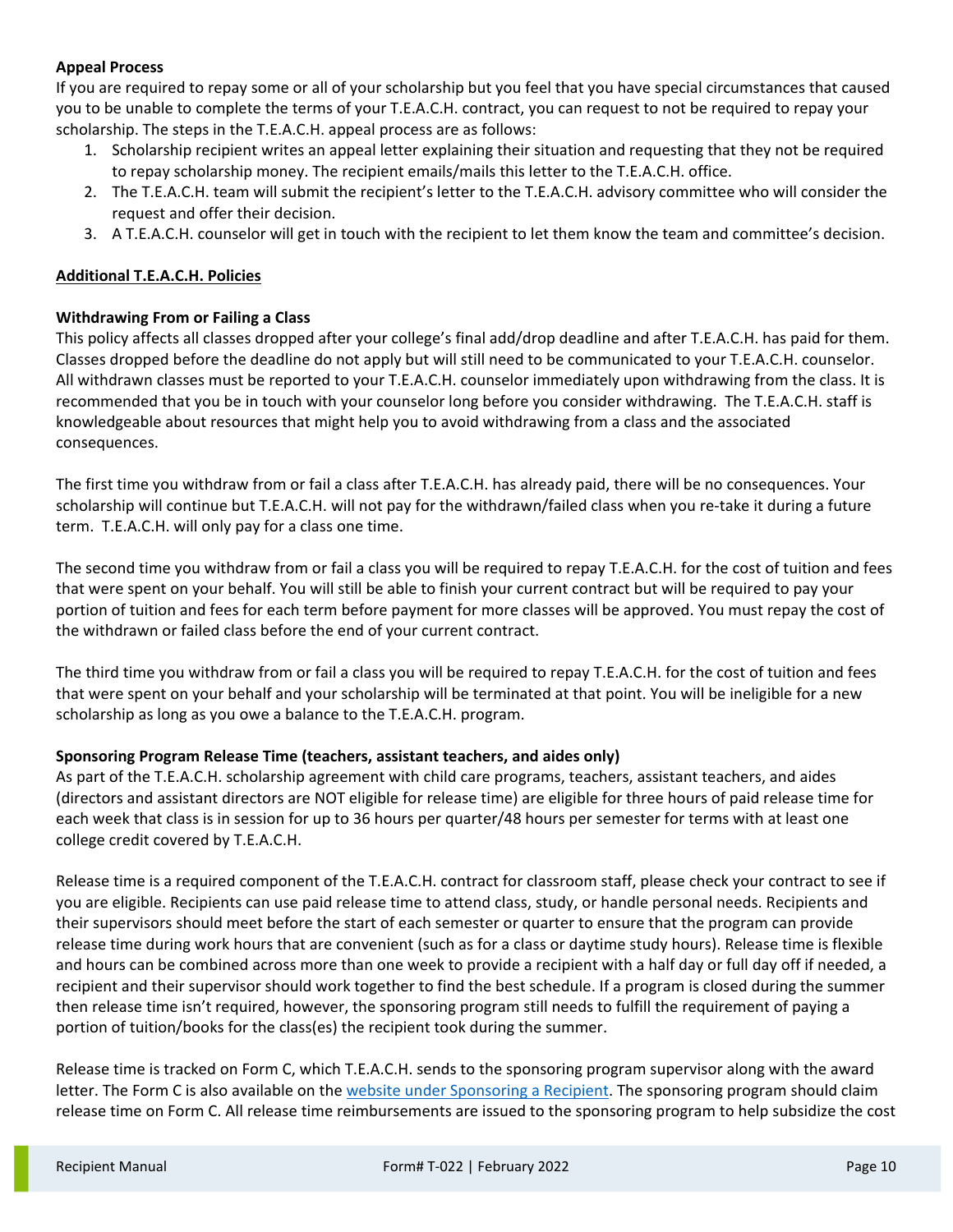for release time paid to recipients and/or for substitute(s). During a normal 16 week semester, recipients receive 3 hours of paid release time (at their current hourly rate) each week they are taking courses. T.E.A.C.H. will reimburse sponsoring programs for up to 36 hours per quarter or 48 hours per semester for a maximum of 144 hours per year at a rate of \$12.00 per hour. Recipients should NOT sign Form C if they are not receiving release time. Release time forms must be submitted within 30 days of the end of a term in order for the sponsoring program to receive a reimbursement.

Note: Recipients are NOT eligible for release time if they have reached the maximum credit limit and T.E.A.C.H. is not paying for tuition costs for that semester/quarter. **Center directors and assistant directors are NOT eligible for release time.**

# **Family Child Care Educator Sub Reimbursement**

T.E.A.C.H. issues the sub time reimbursement directly to the family child care educator; the reimbursement may be used to cover the cost of a substitute if necessary. Family child care educators do not submit release time claims, this benefit is always granted. T.E.A.C.H. automatically grants 16 hours of sub time per semester (\$200) or 12 hours of sub time per quarter (\$150). Note: Recipients are NOT eligible for a sub time reimbursement if they have reached the maximum credit limit and T.E.A.C.H. is not paying for tuition costs for that semester/quarter.

### **Requesting a Reimbursement of Tuition**

In general, T.E.A.C.H. pays the college directly for your classes. However, if you were awarded a scholarship after the current term had already started and were required to pay the tuition you may request a reimbursement. **T.E.A.C.H. will not reimburse you for previously completed terms or for a balance owed to the college before the start of your scholarship year.** In order to request a reimbursement, contact a T.E.A.C.H. counselor for the Tuition Reimbursement Form. The counselor will determine if you are eligible for a tuition reimbursement. Complete the form and email it to the T.E.A.C.H. office along with proof of payment for your classes (e.g.; credit card statement or student account statement) and a copy of your course registration for the classes you are claiming the reimbursement. If you would like to also request a book reimbursement, complete the Book Reimbursement form on the website. After T.E.A.C.H. receives all these documents, you will receive your reimbursement check. The deadlines for receiving a tuition reimbursement for your current term are as follows:

- Fall Term: December  $1<sup>st</sup>$
- Winter Term: March 1st
- Spring Term: May  $1<sup>st</sup>$
- Summer Term: August 1st

### **Bonus and/or Raise**

# Child Care Program Staff Compensation

Upon successful completion of the scholarship year, at the end of the term of the contract, if you have completed the required amount of credits (see contract) and paid all your invoices, you will receive a bonus payment from T.E.A.C.H. as a recognition of your academic achievement. **Note: Your bonus with expire 60 days after the end of your scholarship year, therefore it is important to make sure your renewal or closing paperwork has been submitted as soon as possible.** Additionally, recipients working for a child care program will receive a bonus or raise within six months from the end of their scholarship year from their employer (see contract for details). The sponsoring program compensation in the form of a bonus or raise is in addition to any other annual raise or bonus the sponsoring center pays you. T.E.A.C.H. will notify the sponsoring program director approximately six months after the end of the term of the contract to award compensation to you as outlined in the contract. T.E.A.C.H. will not be responsible for any delay or failure by the sponsoring program to pay any compensation to you regardless of the form, purpose or nature of the compensation. T.E.A.C.H. will not send a reminder letter if you have not completed and submitted all the documents required to complete or renew your scholarship. (For example, if you have failed to provide grades or renewal/exit paperwork.) If you are not sure if you have completed everything, contact a T.E.A.C.H. counselor.

### Bonus Payments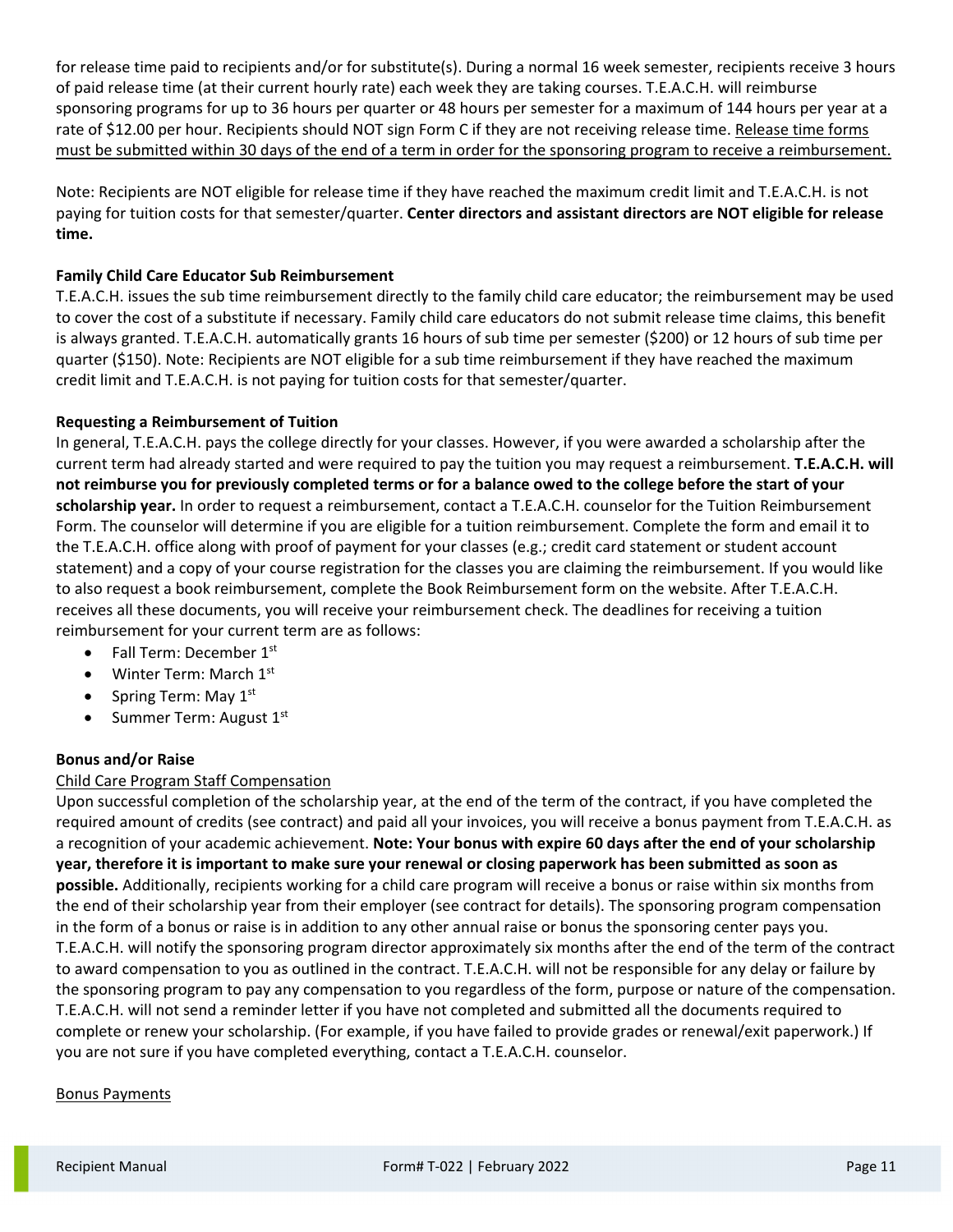The sponsoring program will pay you a bonus within six months after you have successfully completed your scholarship year. The bonus is issued in addition to any other bonus or raise paid by your employer to you in that year.

# Raise Payments

The sponsoring program will pay you a raise (as stipulated in the scholarship contract) within six months after you have successfully completed your scholarship year. The raise is in addition to your normal raise schedule.

If you choose to terminate your employment at the sponsoring program before you have successfully completed your scholarship year or before you have successfully completed the commitment year, you will forfeit all future bonus and raise payments, if any.

# Family Child Care Educator Bonus

Upon your successful completion of the scholarship year, if you have completed the required number of credits to be eligible for a bonus and have paid all invoices, you will receive compensation from T.E.A.C.H. **Note: Your bonus will expire 60 days after the end of your scholarship year, therefore it is important to make sure your renewal or closing paperwork has been submitted as soon as possible.** Your bonus will only be sent if you have completed and submitted all the documents required to complete or renew your scholarship. If you are not sure if you have completed everything, contact a T.E.A.C.H. counselor. You will not receive your bonus if you have unpaid invoices, those must be paid first. If you choose to close your family child care program before you complete the scholarship or commitment year, you will forfeit your bonus.

# **Scholarship Start Date Change**

Scholarship years start three times per year: January  $1^{st}$ , June  $1^{st}$  and September  $1^{st}$ . Recipients are assigned a start date closest to when they apply, if they apply after the start of their term and would like to use their scholarship for their current term, then their start date could be before they applied. T.E.A.C.H. will not pay for classes for a previous and completed term. If you are unable to take classes during the first term of your scholarship year you can request that your start date be moved. T.E.A.C.H. will only move a start date one time and only to the next start date forward (never the previous start date). For example, if your scholarship year starts June 1<sup>st</sup> but you are unable to take summer classes, you could request that your start date shifted to September 1<sup>st</sup>.

### **Scholarship Termination**

There are only a few reasons why the T.E.A.C.H. staff would end a scholarship before the year was complete. Those reasons include:

- No activity for two terms in a row
- Lack of communication from the recipient (despite multiple attempts to connect)
- Recipient left their job before the end of the scholarship year
- Recipient left the college before the end scholarship year

In most cases, above the recipient would not have to repay any of their scholarship, except possibly in the case of a recipient leaving their job (see repayment policy for more details).

### **Information Collection Process**

If you fail to submit all information and documents required for participation by the deadlines established (e.g. grade reports, program forms, renewal/exit forms, and other requested documents), a T.E.A.C.H. counselor will attempt to collect necessary information and documents by emailing, calling and/or mailing letters to you. After three unsuccessful contacts, T.E.A.C.H. may rescind the scholarship contract. In that case, you will be responsible for repaying all monies expended on your behalf for your scholarship and will forfeit your bonus. You may also be ineligible for future scholarships.

The general process by which counselors notify scholarship recipients of outstanding grade reports and other paperwork needed is as follows:

1. Email or phone call reminder